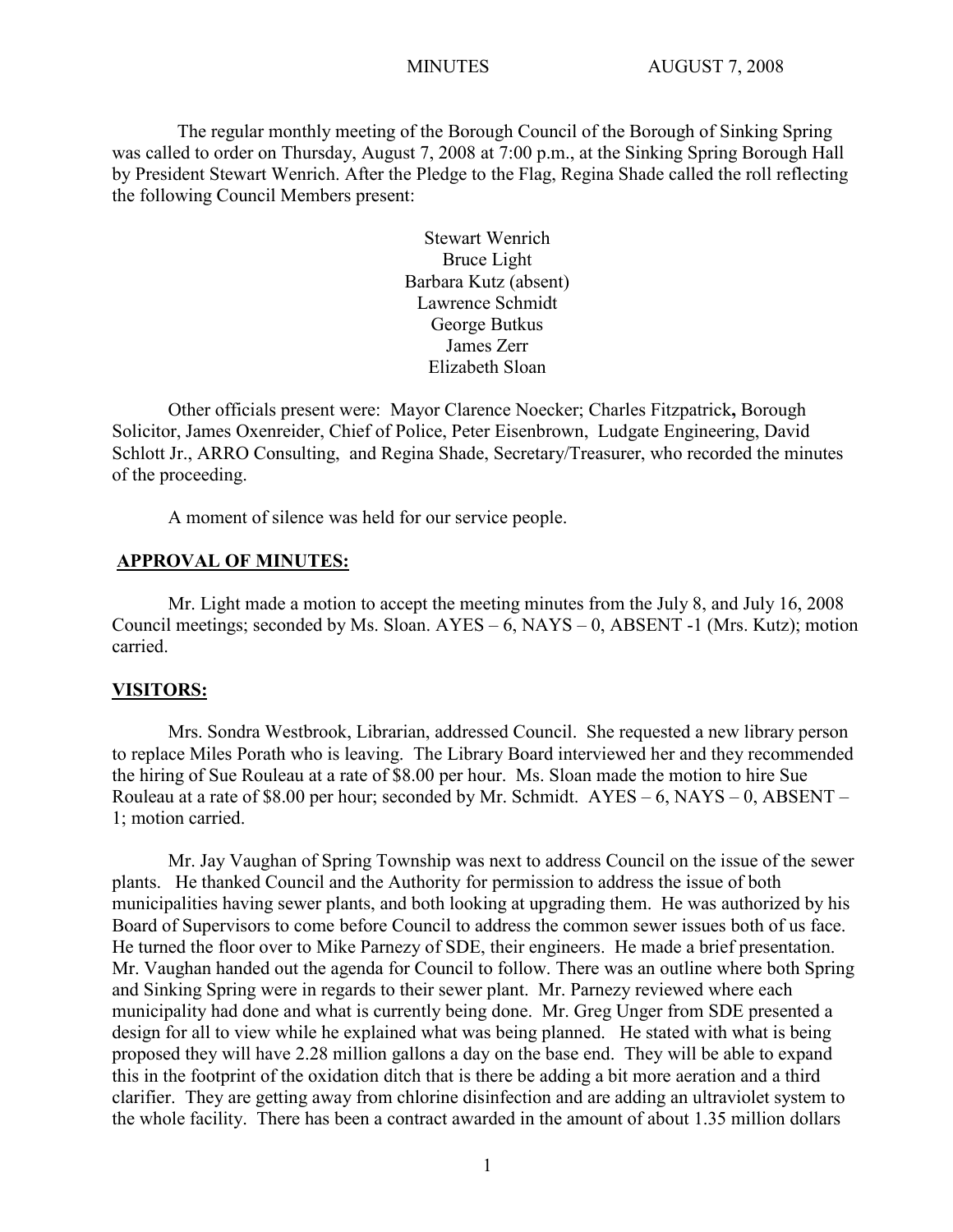to upgrade and make improvements to the existing plant which is of the 1980 vintage. Not too much has been done at the plant. He explained what is going to being plant. The expansion project is being kicked around however nothing firm has been done. In addition, they are looking at renewing their NPDES permit which expires in 2009 similar to what the Borough has been doing. The third sheet explained where the suggested common sewer issues were documented. Back in the 1980's when work was being done at both plants; DEP questioned why there were two (2) plants so close. This question might come up again with both of the plants doing upgrade/expansion work. Since the Borough is looking at expanding their capacity to 250,000 gallons more a day, is it possible that the Township could provide this to the Borough. There is a new program out. It was Senate Bill number two. It is now Act 63. It is dubbed the H20 PA Program which will offer grants up to \$20 million dollars for sewer plants. It is a 2 to 1 ratio grant to local funds. He explained how it would work. In the program priorities would be given to systems that consolidate two or more plants. Emphasis will be placed on projects that are ready to go. The wastewater from our plant can flow to the Township's plant by gravity. About  $\frac{1}{2}$  of the Township's plant is down gradient of the Borough's plant and if it were to come to the Sinking Spring plant it would need to be pumped. It is also possible that discharge requirements would change for both the Borough and the Township plants as part of the NPDES permit renewal. Since the Township is currently doing the renewal and in discussions with DEP, DEP has told them that there will probably be a phosphorus removal requirement for them in the new NPDES permit and the Borough might be required the same. It will be cheaper to build one (1) plant instead of each municipality spending millions of dollars. The recommendation was to form a committee of both municipalities to review and explore if a combined plant is viable and what kind of financing would be available. In addition, the committee could explore if the PA DEP is putting any other limitations or conditions on their permits. Mr. Vaughan thanked Council again for allowing them to do their presentation. He feels that now might be the opportunity to discuss the joint plant; he feels it might be prudent to consider this. Mr. Vaughan's intention was to open up dialog as two plants might not be cost effective and his position is to save the taxpayer's money as they are the ones that pay for this. We can pool our resources. Mr. Vaughan asked Mr. Wenrich (if we are interested) to get back to him with dates and times for a meeting.

Mr. Eric Brenzer from Rettew Associates was there representing Reading Terminal. They are proposing to expand their existing location on Mt. Home Road. They are looking to install a rail siding and a rail off loading canopy to bring in ethanol and bio diesel which is a new federally mandated product that must be blended with gasoline and diesel fuels. In order to eliminate more truck traffic the only other safe way is via rail. He explained how they would like to do this. It splits into four (4) rail sidings and there will not need to be a lot of jocking going on. In addition, there will be a place for the cars to be stacked so things will be able to keep moving. They are anticipating between two (2) or three (3) cars a day to be delivered. The rail lines will be shifting the times of delivery from the afternoon to the evening. This will avoid a lot of congestion on Woodrow Avenue. They are planning on building a phone building which will house the fire protection phone for the ethanol and bio diesel and to help boost the system. In addition, they are proposing an additional storage tank in the existing containment dike. They have appeared in front of the Planning Commission with a preliminary plan. They have asked for a waiver of the preliminary process to be approved as a preliminary/final plan. They have already gone through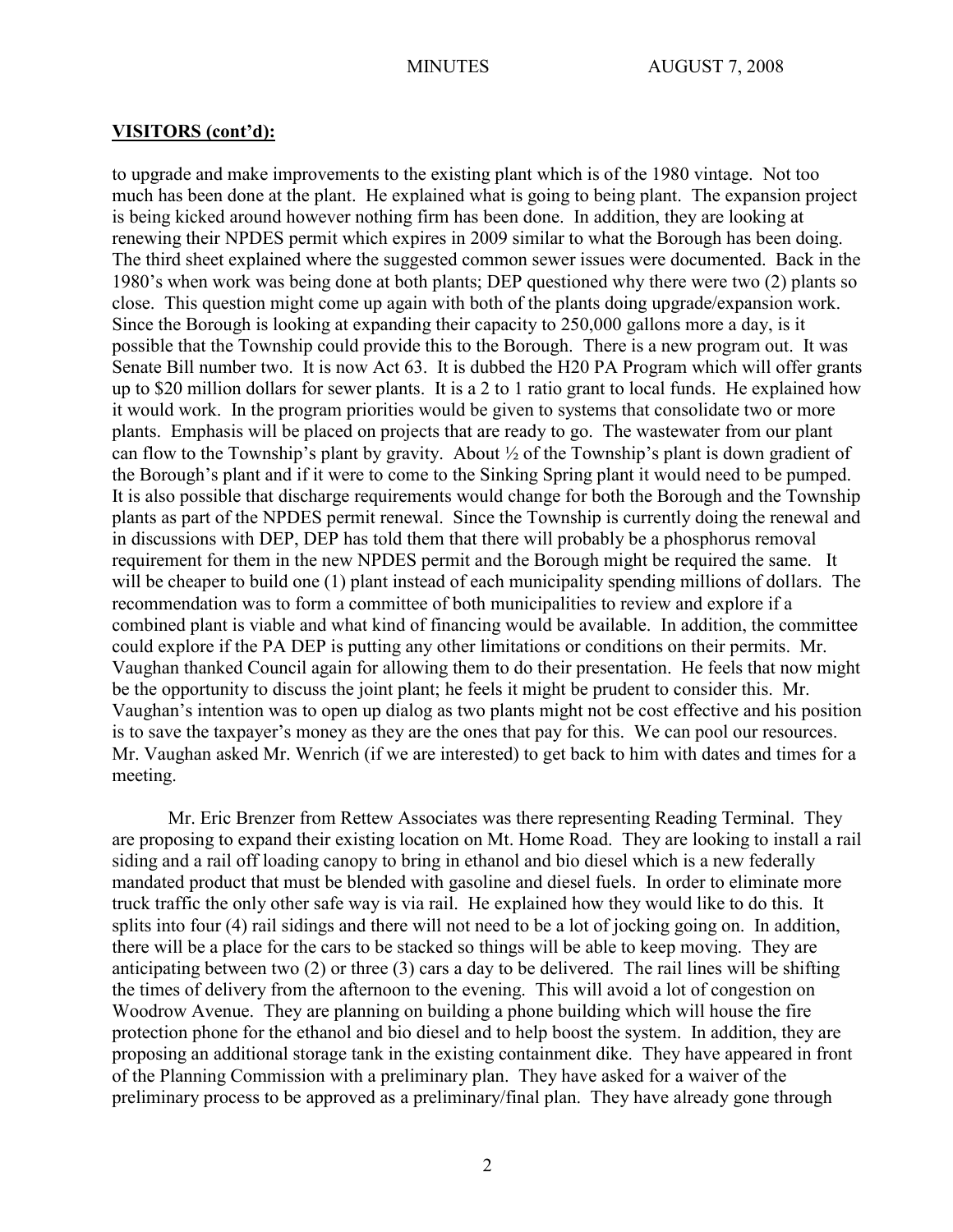one (1) review letter with the engineer and they have a second one that has some notes as well as a few items they are working out with the Solicitor in regards to agreements and letter of credits. Essentially, there are no other major issues with technical items that need to be addressed. They are asking for a waiver of the preliminary process so that the engineer can review as a final. Ms. Sloan inquired where the safety was in this plan. Mr. Brenzer stated they currently have a fire protection plan that the Borough and the Township has in their hands. Once the plans are approved they will be updated. They did approach Spring Township and their engineer stated since the bulk of the project is located in the Borough, he has requested that the fire chiefs of both municipalities review them, than they (Spring Township) will waive their right to review. Mr. Brenzer explained how the stoppings will work, etc. Norfolk has their own set of safety requirements as well. Ms. Sloan stated she was not concerned about fire issues but more about hazardous waste incidents. If this spills she sees nothing in the plan that will address that issue. Mr. Brenzer stated if there is an accident while unloading, they attach pipes and suck it out that way. Underneath the canopy there is a concrete containment system underneath. So there is a platform and a concrete troth that can handle one (1) car. He continued that Norfolk Southern has procedures in place that they must follow as well. Mr. Zerr stated it is nothing different that what is in place currently and has been in place for the last ten (10) years. A discussion ensued as to how many cars can fit under the canopy and how the procedure will work. Mr. Zerr questioned Mr. Eisenbrown if he had any concerns. Mr. Eisenbrown stated the only issue he has is the combined plan. It has nothing to do with any actions that need to be taken by the Planning Commission. Mr. Eisenbrown questioned if they were going to lower the height of the tank or proceed for a variance. Mr. Brenzer stated they did submit for a zoning variance to go to 48 feet. If it is denied, they will build it at 40 feet. This will match an adjacent tank. Mr. Eisenbrown stated they have gone above and beyond in regards to stormwater. Mr. Brenzer stated they must supply this with every gallon of gas sold. In regards to doing this by rail, they will cut back on truck traffic. Right now we are seeing about 20 some odd trips of ethanol on our roads in a day by trucks. It will be much safer when it comes in three (3) railcars a day. Ms. Sloan questioned if there was a tank there now to which Mr. Brenzer stated there are many tanks there right now not just one (1). Mr. Fitzpatrick asked Mr. Eisenbrown what Ludgate's position is. Mr. Eisenbrown recommended along with the Planning Commission that the preliminary plan be waived. A combined plan could be submitted. Mr. Schmidt made a motion to move to final plan review; seconded by Mr. Zerr.  $AYES - 6$ ,  $NAYS - 0$ ;  $ABSENT - 1$ ; motion carried.

The next visitor was Ms. Heidi Masano, Solicitor for South Heidelberg Township Municipal Authority. She introduced the other members of the Authority – Mr. Jack Musante, Chairman, Franklin Fro, Treasurer, David Bright, Engineer, Spotts, Stevens, and McCoy, Ron Seaman, Township Manager. They are there to ask Council what can be down in moving along the execution of the Municipal Agreement between South Heidelberg Township Municipal Authority, South Heidelberg Township, the Borough and the Borough's Authority. We started this process last October or November. She questioned if there was something they could help us with. They are there expressing a sense of frustration. Mr. Fitzpatrick stated (which he expressed to her earlier that day) at one (1) of the joint meetings with the Municipal Authority, he raised the issue with our engineer like their engineer raised the issue in negotiations, that some of the line items should not be shared equally or proportionally with the Borough as the Borough has certain items that only benefit the Borough. We did agree that only a portion of that cost will be divided. He continued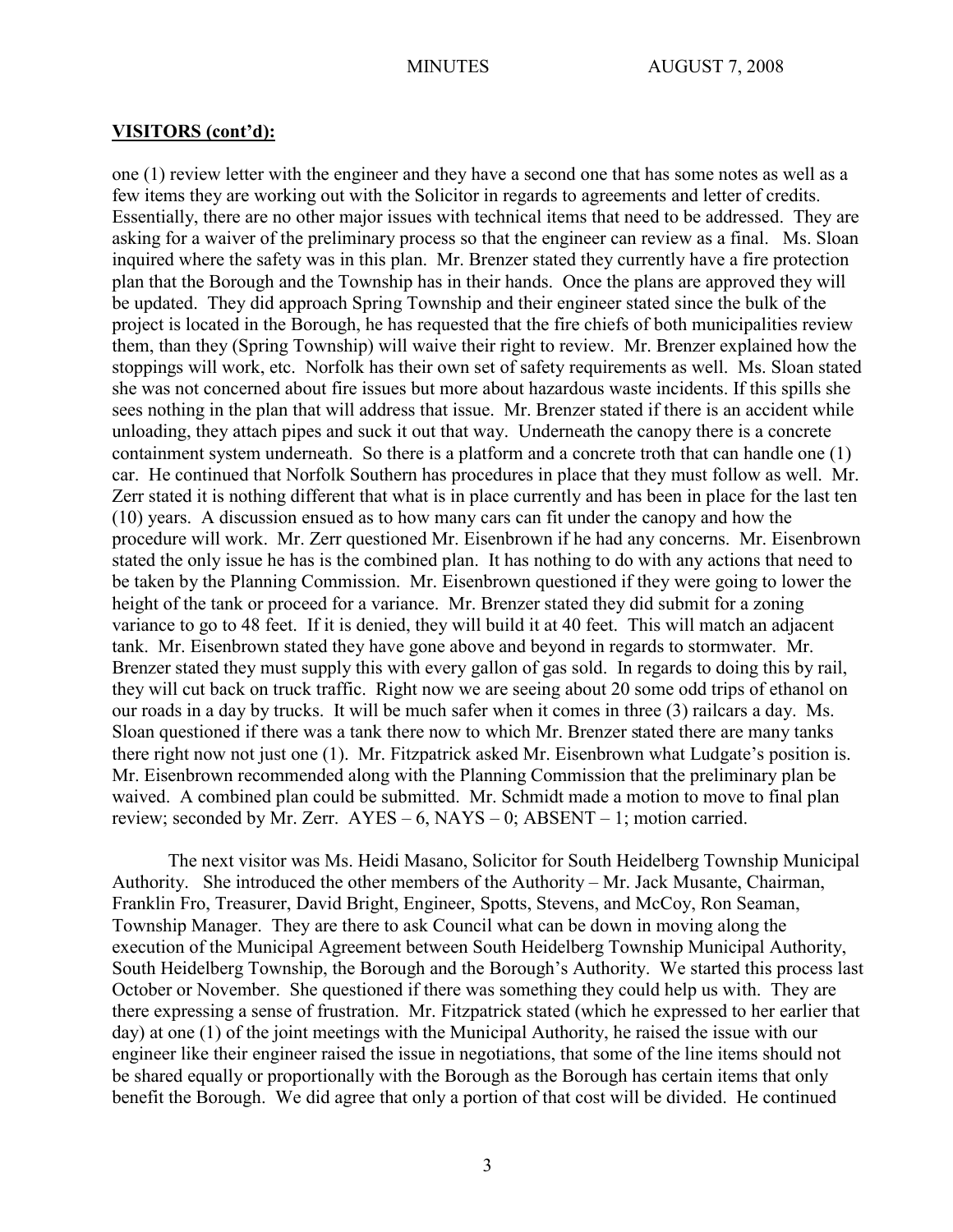that perhaps the strength of the sewage that is being sent to Sinking Spring could be stronger then the strength of the sewage the Borough is sending to the plant. Therefore, perhaps there should be some adjustment the other way for South Heidelberg. In talking with David Schlott, the Borough sewage engineer, the strength of the sewage coming from South Heidelberg is stronger than the sewage generated in the Borough. There should be some further discussion on compensation to Sinking Spring regarding this issue as there will be extra expense incurred in treating the sewage. Mr. Fitzpatrick stated perhaps a meeting between Ms. Masano, the engineer, and appropriate members of the Authority or the Township, the Borough's engineer, the Authority's engineer, and he to discuss the compensation and that should finalized the agreement. However this is an ever evolving agreement as you can tell. There are a number of things going on for example, Spring Township has approached us this evening. This is the first we knew what their approach was so it probably would not have been appropriate to enter into an agreement with South Heidelberg until we had this discussion. He now thinks it is an appropriate time to sit down and discuss this cost issue as he does not feel it is in Sinking Spring's best interest to cover the cost of the additional strength sewage. Ms. Masano questioned Mr. Fitzpatrick if the only issue that we have to deal with his a higher cost for the sewage. Mr. Fitzpatrick was not sure that was the only issue. Ms. Masano understands that Mr. Vaughan's presentation was intriguing however she hopes that a consideration of that proposal would not hold up moving forward on the execution of those agreements. Mr. Lillis, Solicitor for Spring Township, told Ms. Masano that he will be recommending to their Supervisors authorization of the agreement subject to everyone else executing them. She continued once one (1) thing is nailed down then another thing raises its head. She wanted to get this done. Mr. Fitzpatrick stated he understood that you want this finalized however you come to us not having paid any of your sewer bills at all in 2008. He had that conversation with the Borough Secretary just that day regarding this issue. He continued that might be something we put into the agreement. Perhaps we will have to provide for greater penalties for late payments. Ms. Masano stated we didn't really want to get into that as we all agreed no payments will be made until we go under the meter billing system and that is the first time we heard of that today and that is not because of South Heidelberg. Mr. Fitzpatrick stated this is still an issue. Ms. Masano stated this would be addressed if we just sign the agreement. He continued we spoke to one (1) resident of South Heidelberg Township who stated the last bill he received was for period ending 4/1/07. Ms. Masano stated if we sign the meter agreement this would all go away. We all agreed the agreements would be dated 1/1/08. She was given direction by her client this would be done by the end of 2007. We just need to address Mr. Schlott's last comment about the strength of the sewage. Mr. Zerr questioned if we should go into Executive Session that evening to discuss this issue. Ms. Masano stated that signing this agreement was part of the settlement agreement to settle the litigation between the parties. Mr. Fitzpatrick said at this point we still need to get the terms of the agreement acceptable to both parties. Ms. Masano thought the only issue was the schedule that is being attached to it. Mr. Fitzpatrick feels issues have arisen that need to be discussed - billing, payment, and a continued frustration with South Heidelberg not billing their customers on a timely basis and then in turn not paying us. Ms. Masano stated if we sign this agreement those issues all go away. Ms. Masano continued that it was agreed upon that no payment will be made until these agreements are signed and we went into the metered agreement. Mr. Fitzpatrick said he had been involved in many agreements when terms aren't met therefore there is no assurance unless a substantial penalty and interest in put into place that might make it more certain we shall receive payment on a more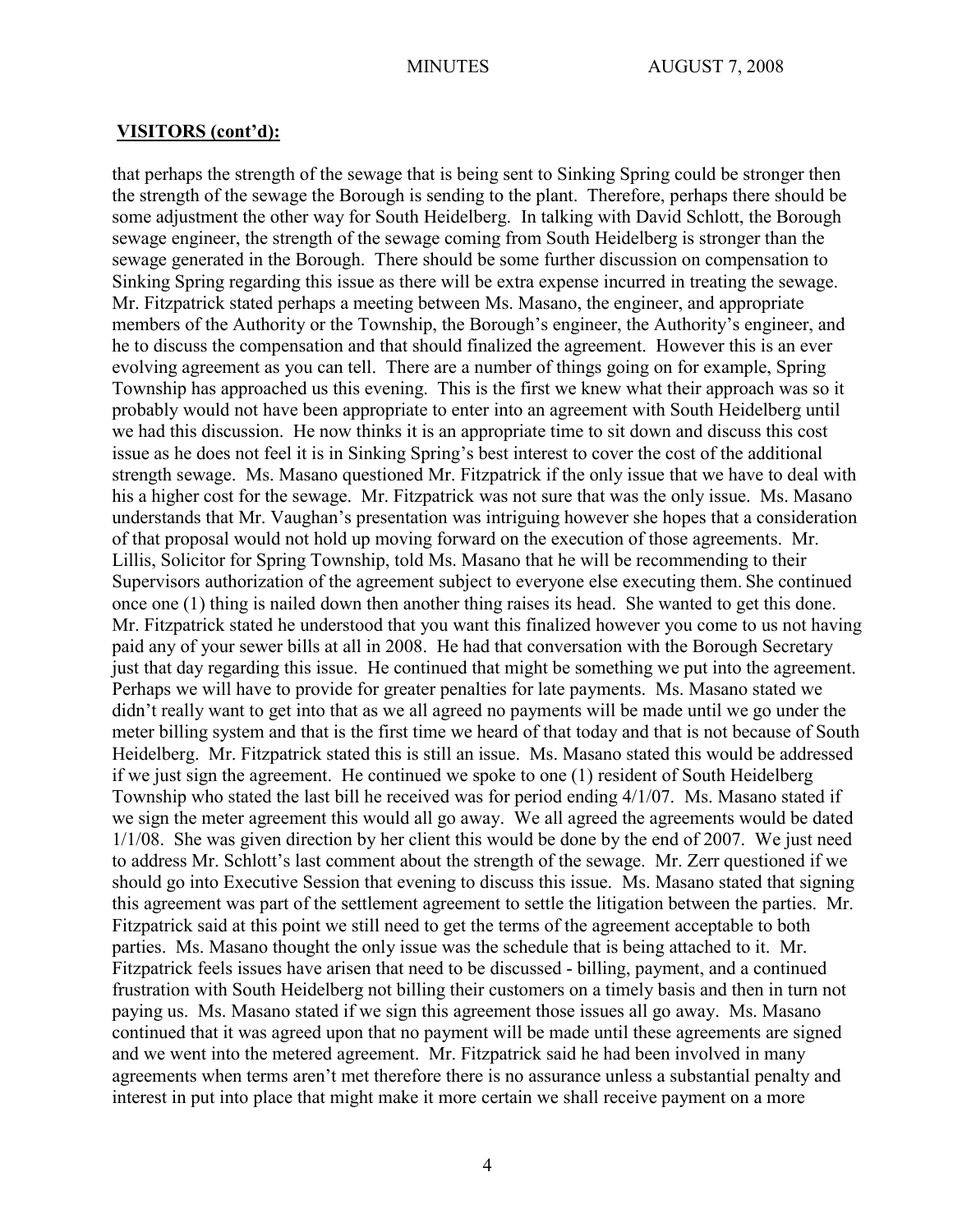timely basis. A brief discussion ensued to the enforcement of the permitting program and who enforces this. Mr. Jay Vaughan stated that Spring Township is a party to this as well. Mr. Vaughan stated that the sewage is going into their plant and they are treating 125,000 gallons a day and they aren't getting paid until this agreement gets signed. Mr. Vaughan stated we are treating however Sinking Spring is getting paid. Mr. Fitzpatrick said we aren't getting paid; we haven't gotten anything for 2008. Mr. Fitzpatrick questioned Mr. Seaman if they paid the Borough anything in 2008. Someone stated they didn't have a rate to pay on…Mr. Fitzpatrick stated I guess that is a no. Mr. Seaman stated till we give them an agreement they don't have a rate to pay at. Mr. Schmidt questioned why they wouldn't pay at the rate that is currently in effect. Mr. Seaman said that is because that is not what the stipulation agreement says. Mr. Schmidt stated we have no agreement. Mr. Seaman stated we have a stipulation agreement. Ms. Masano stated the parties agreed to pay on the metered systems as opposed to pay on the old system. Up until this evening this was the first she heard of dissatisfaction with that. Ms. Masano stated they totally agreed on that they were to pay nothing until the agreement was paid. We were going to pay on arrears with the metered system. Ms. Masano just wanted to make Council aware that South Heidelberg was ready, willing, and able to sign those agreements. Mr. Musante stated that as soon as these agreements are finalized they will write us a check the next day for the settlement as well as the sewer bills that are calculated on the metered basis. The South Heidelberg Authority has over \$3,000,000.00 in its bank account according to Mr. Musante. They can write the check instantly. It is that simple. Ms. Sloan questioned if it would be beneficial to sit down with them and review this information. Mr. Fitzpatrick feels it would be so a meeting will be set up. He will come back and advise Council. Mr. Butkus asked if we could receive a copy of the agreement. Mr. Fitzpatrick will forward the agreement to them and any questions will be sent to Mrs. Shade for her to forward on. Ms. Masano thanked Council.

## **COMMUNICATIONS:**

Mrs. Shade read a thank you note from Mrs. Emily Hiester's family for the flowers we sent for her 100th birthday.

The second letter was from R.G. Heckman. It was a letter requesting relief from payment of 16,500 excess gallons. It was not treated at our plant as it was hidden in the floor and the water went into the basement and eventually to the outside and absorbed by the sun. He wanted us to reconsider this. Mrs. Shade stated the water company did give them a credit. Ms. White calculated it out and they would be entitled to \$50.60 roughly of credit. Mr. Butkus was willing to go with the credit that the water company went with but nothing more. Mr. Butkus made a motion to adjust the readings to match the PA Water readings and refund the money to them; seconded by Ms. Sloan. Motion carried.  $AYES - 6$ ,  $NAYS - 0$ ,  $ABSENT - 1$ ; motion carried.

# **APPROVAL OF THE BILLS:**

Mr. Light made a motion to pay the bills; seconded by Mr. Schmidt.  $AYES - 6$ ,  $NAYS - 0$ , ABSENT - 1; motion carried.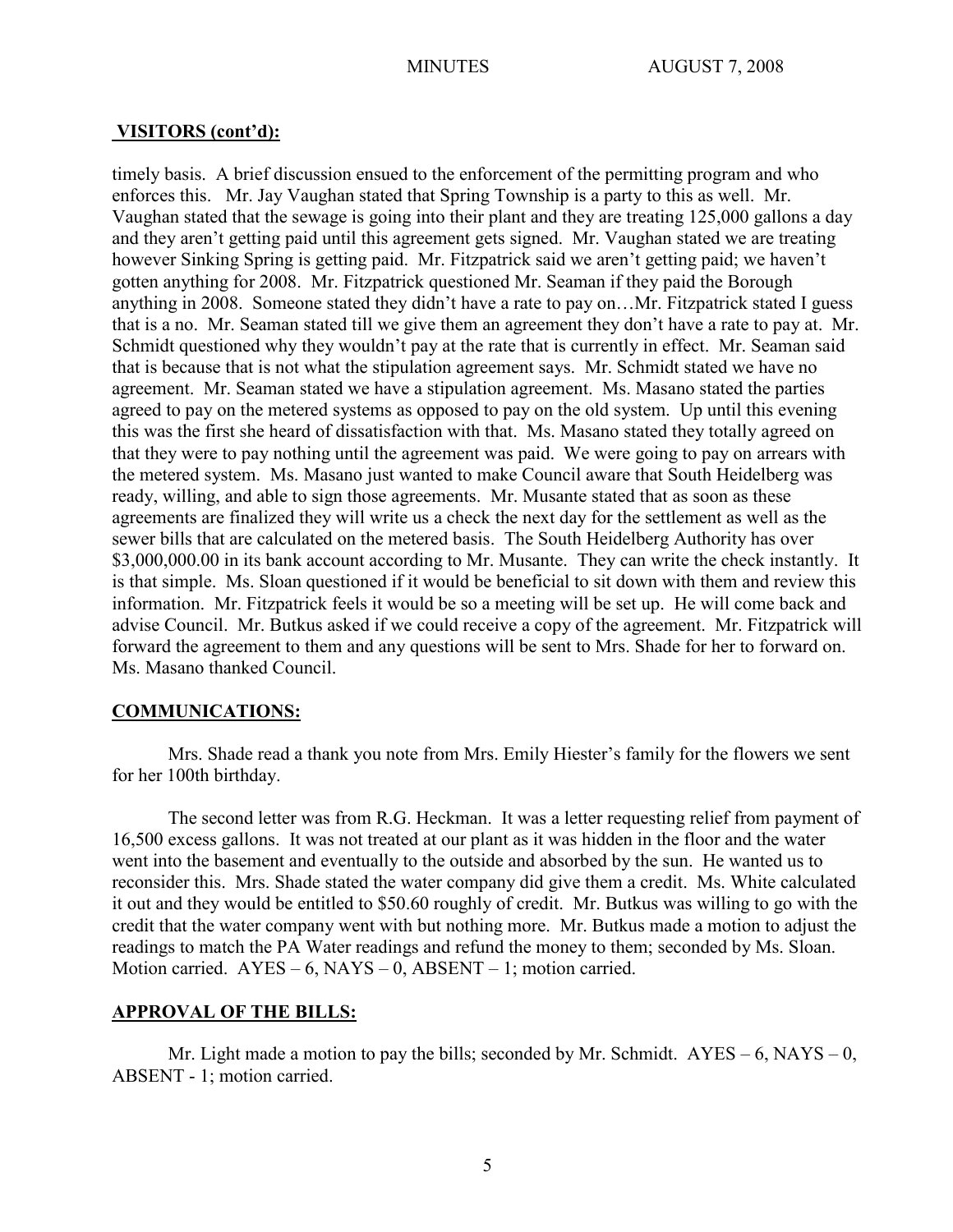#### **REVITALIZATION PROJECT:**

Mrs. Shade explained that Revitalization Day was on Sunday, September  $14<sup>th</sup>$  from 11 a.m. to 7 p.m. She continued there will be softball games along with bingo and games for the children. We will have radio station I-105 here along with pie tossing. There will be many other things as well as food going on all day. She encouraged everyone to mark their calendars and come down to the event which will be held at the Sinking Spring playground and the fire company. She also asked for Council's help by signing up to have pies thrown at them. In addition, the committee will be selling burgundy and gray t-shirts promoting the project. Mrs. Shade stated that the fire company is again selling food so support them. She continued that they will be supplying the food for the event. Mr. Eisenbrown passed around a folder that will be given out to businesses. He explained what exactly was in the folder. The other item was that they have received some information back from the RATS Committee and they have placed the project on their unfunded project list. They had favorable comments. In addition, once the official map is adopted that will be a big help and keep the project moving forward. Mr. Zerr stated the Revitalization Committee was happy to report that the County Commissioners as well as South Heidelberg, Lower Heidelberg, Heidelberg, and Wernersville have come on board and sent us their resolutions backing this plan. There are a lot of good things going on right now. Mr. Zerr stated under the Revitalization project we have budgeted \$175,000.00. With some of the things that are going on it has come to the attention of the admin committee that at time money is needed for items in between Council meetings. Instead of trying to get hold of Council all the time, they would like to have blanket type coverage. Anything over \$4,000 must go out to bid. Mr. Zerr made a motion to have blanket coverage for the Revitalization budget up to \$3,999.99; seconded by Mr. Light. Mr. Butkus questioned if they must stay within budget to which Mr. Zerr stated yes.  $AYES - 5$ , NAYS – 1 (Mr. Butkus), ABSENT – 1; motion carried. Mr. Wenrich stated we had a very positive feedback to Mr. Paul Miller's slide presentation.

#### **PRESIDENT OF THE RECREATION BOARD – STEPHANIE JOHNSON:**

Ms. Stephanie Johnson presented the trophy to Council for the grand prize that they won at the County track meet. In addition, they presented a handmade thank you card for the t-shirts and all that both the Rec Board and Council has done for them. Ms. Johnson thanked Council for their support now and in the future. Mrs. Shade stated that Ms. Theresa Johnson, head leader, and Ms. Heather Kraft, asst. head leader, along with the other leaders have done an outstanding job this summer. She explained what their T-bar looked like. It is unbelievable. Mr. Wenrich stated they are a very important part of the community. They are giving the kids such positive things to do because we all know what can happen if they don't. Mrs. Shade explained that we shall again be having teen night the upcoming Tuesday evening. Mr. Light thanked Ms. Johnson for working with Council on getting stuff done.

## **MILLER ENVIRONMENTAL:**

Mr. Peter Juzyk gave the July monthly report. Invoicing of industrial permittees for the first half of 2008 have been completed. Wonderful Chinese Restaurant remain in non-compliance of the Sewer Use Ordinance. He has not had any communication from the Borough, or the Solicitor on this matter. Mr. Fitzpatrick suggested we proceed with filing against them at the district justice. Mr. Hart should do that as our Code Enforcement Officer. Dunkin Donuts has submitted a completed permit application on 7/21/08. Bills went out for that week for commercial testing.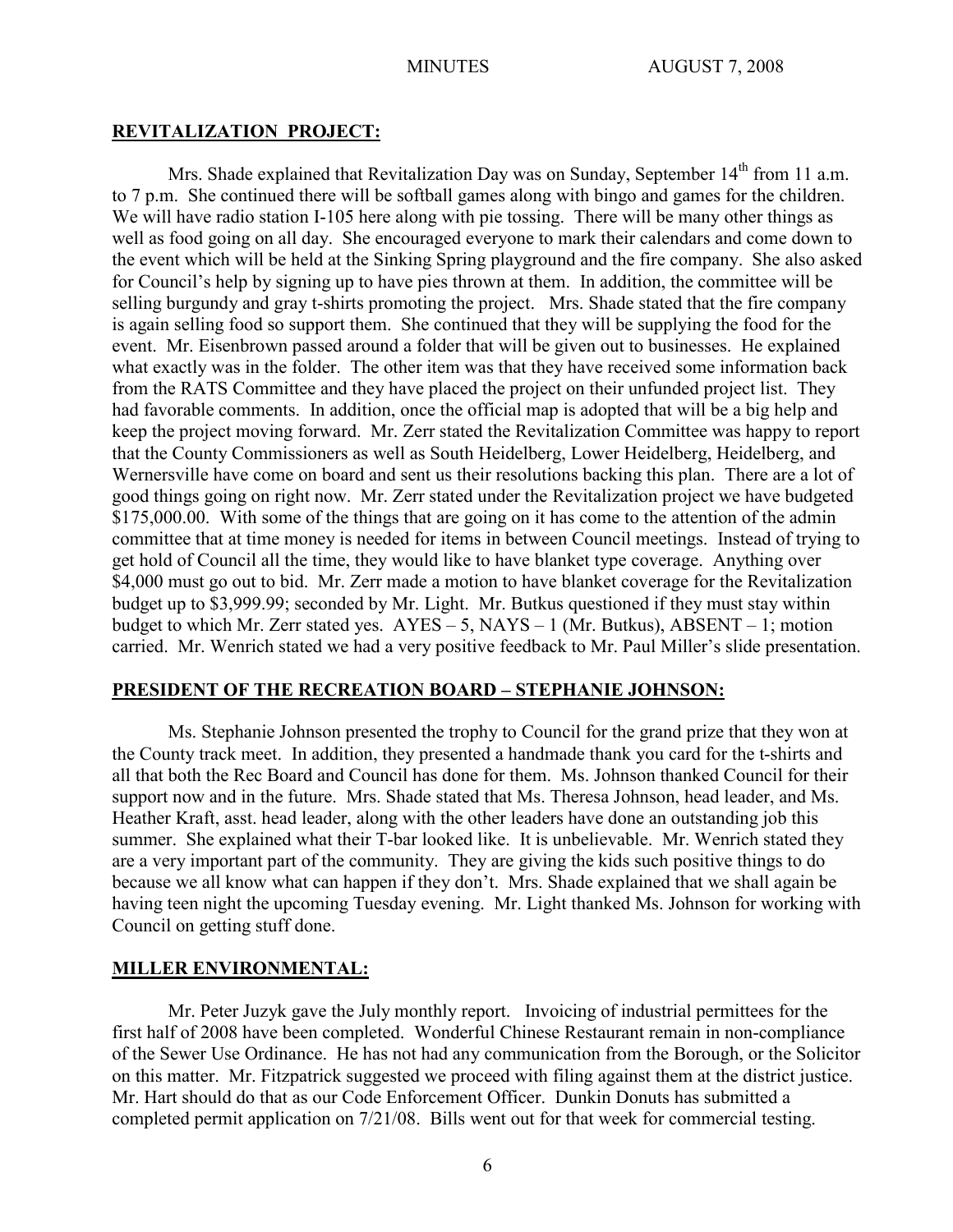# **MILLER ENVIRONMENTAL (cont'd):**

The third set of whole effluent toxicity (WET) tests was submitted to Mr. Schlott for NPDES permit renewal application. The fourth wet of WESAT testing was initiated on 7/28/08. They coordinated the inspection of the Green Valley sewer main with Mr. D'Amico of Lower Heidelberg and Mr. Bright of SSM on 7/22/08. It appears within the last two (2) weeks they are back to normal flow; they will continue to monitor the flows. Mr. Butkus questioned if they ever figured out what it was to which Mr. Juzyk stated he never heard back from them regarding this. There was a thunderstorm on 7/27/08 which damaged several pieces of equipment. The list was sent to Mrs. Shade and a claim was filed. Mr. Zerr asked the cost of this. Mr. Juzyk stated he didn't have an amount however he does not think it will be as bad as last time. Mr. Zerr asked if there is any projection back there against this. A brief discussion ensued as to how these strikes occur. Mr. Juzyk feels the strike was outside the plant and just surged through the pipes. Ms. Sloan made a motion to follow up with Reading Electric on safeguards for the sewer plant in regards to lightning; seconded by Mr. Butkus.  $AYES - 6$ ,  $NAYS - 0$ ,  $ABSENT - 1$ ; motion carried. Mr. Juzyk received a quote for rebuilding the RAS pump. The amount budgeted was \$4,820.00. The price he received for one (1) pump was \$2,500.00. He would like one (1) pump worked on and after that pump is finished then move on to the second one just in case it took some extra money. If we don't have enough money leftover we could hold off until next year. There were two (2) service calls during the month, one at 3337 Penn Avenue (Wawa) for a lateral clog. They removed paper towels and aluminum conduit from the trap. The second was at 31 Wynnwood Avenue for a lateral clog as well. They cleaned the trap however the line was still closed on the owner's side. They continued with sewer main televising and flushing. They completed 23 maintenance orders during the month. The total month flow – 16,169,000 gallons. The precipitation total was 3.35 inches. The breakdown was Sinking Spring (which includes an unmetered portion of Spring Township) – 66.1%, Lower Heidelberg  $-25.7%$ , and South Heidelberg  $-8.2%$ .

# **COMMITTEE REPORTS:**

# **PUBLIC SAFETY – LAWRENCE SCHMIDT:**

Mr. Schmidt had two (2) items to discuss. The first being the Rt. 422 Corridor Project that runs from Robesonia to Mull Avenue for aligning the traffic signals. The contract was awarded on July 31<sup>st</sup> and it came in at a lower cost. Mr. Schmidt stated that we are a member of the Westside Regional Emergency Management Agency along with West Reading Borough, Wyomissing, and Spring Township. One (1) of the items that this agency has chosen to do is install a Reverse 911. He explained that the residents might need to give some information perhaps by getting a phone call or receiving something in the mail inquiring about phone numbers, etc. He continued that we need this information to inform everyone if an evacuation might be needed or a boil water alert, those types of things. We are undertaking this. Mr. Paul Roth, who is the coordinator, and explained what exactly needs to be done. Mrs. Shade explained that letters will be going out via a census form. She explained that we don't need the phone numbers of the owners but the actual people residing at the dwelling. Mrs. Shade believes a website will be established so that new residents will be able to go in and register their information themselves.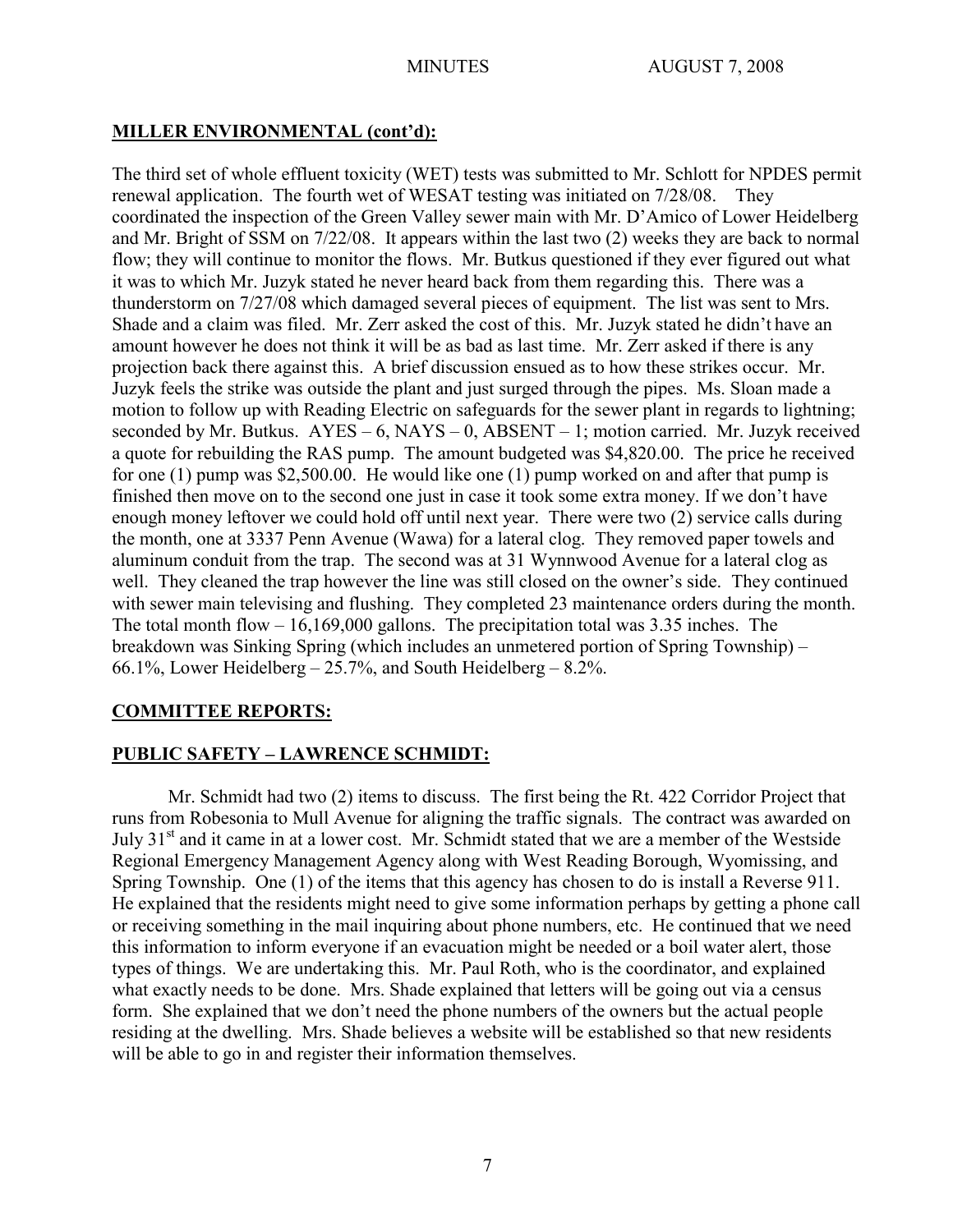# **POLICE DEPARTMENT – CHIEF JAMES OXENREIDER:**

Chief Oxenreider stated they had 194 calls for the month of July. They had 23 traffic citations, 10 parking tickets, and 5 warnings were issued. The Dodge Charger should be ready very soon. Mr. Schmidt stated if not by the workshop meeting by the next Council meeting we should be ready to hire the new police officer.

# **STREETS, BUILDINGS, & UTILITIES – BRUCE LIGHT:**

Mr. Light stated he had been down to the playground and the leaders indicated they would like to have a seesaw. We currently have money in the budget. He explained he had chosen one (1); it is a two (2) seater and the cost would be \$1,411.20. Mr. Light made a motion to purchase the seesaw at a cost of \$1,411.20; seconded by Mr. Schmidt.  $AYES - 6$ ,  $NAYS - 0$ ,  $ABSENT - 1$ ; motion carried.

# **LIBRARY – ELIZABETH SLOAN:**

Ms. Sloan had no report.

# **SEWER ENGINEER – DAVID SCHLOTT, JR.:**

Mr. Schlott handed out copies of his report. The Water Quality Management Part II permit has been submitted for review. There will be an amendment submission for the increase from 1.0 MGD to 1.25 MGD to the Delaware River Basin Commission. There will be some changes to the discharge limits as well. The changes to the phosphorous limit will be as follows  $2mg/|\omega|$  1.0 MGD and 1.6 mg/l  $\omega$  1.25 MGD. He went on to explain about this. There will be changes in the cost of operations due to the fact of the chemicals. In regards to the "CAP" and the fact that it has been appealed, they are trying to schedule a meeting between DEP and all of the parties involved. Mr. Butkus asked the question how much sludge we would be creating by this change in the phosphorous levels. Mr. Schlott stated we would have more solid production by it is based on the chemicals added. He explained how this works. We have not addressed how we will handle the phosphorous removal at this time.

# **SEWER AND SANITATION COMMITTEE – GEORGE BUTKUS:**

Mr. Butkus had nothing else to report.

# **PUBLIC WORKS DIRECTOR – MICHAEL HART:**

In Mr. Hart's absence Mrs. Shade gave his report. The first item was the pole building. Mrs. Shade went on to explain that Council awarded the contract to WSP Construction for \$88,891.00. Mr. Hart requested three (3) references from the business which he never received. He did receive a call from Mr. Walter Schwartz asking to be removed from the contract. A letter was received from them requesting this. He spoke to Mr. Fitzpatrick regarding this issue. He called the next low bidder on the list. That name was A&K Pole Buildings and spoke to Allen about their bid in the amount of \$89,600.00. The bid was still good. Mr. Fitzpatrick stated the reasons given by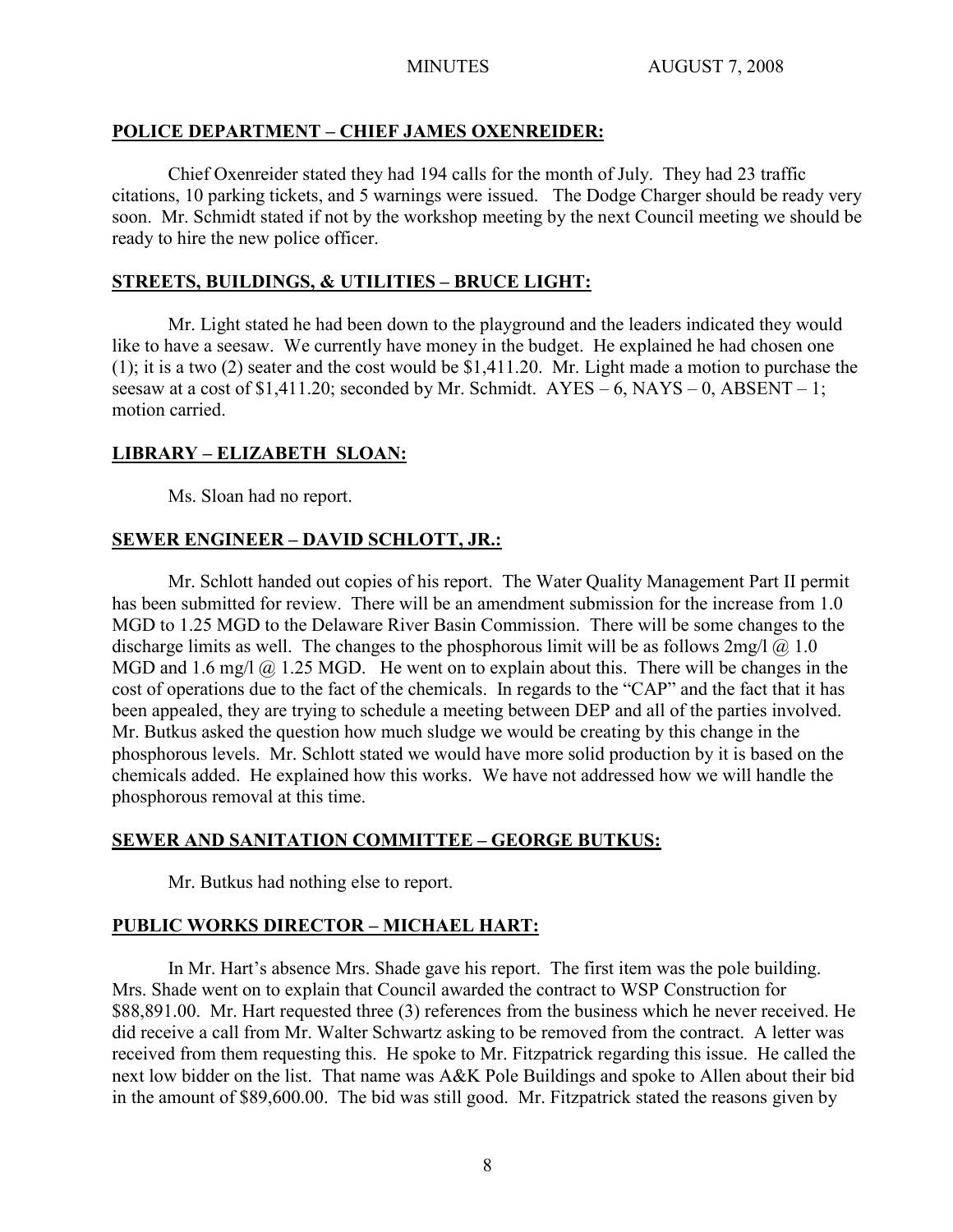## **PUBLIC WORKS DIRECTOR – MICHAEL HART:**

the first contractor were not reasons that would have gotten them out of the contract without us making a claim on their bid bond. The amount of the claim would have been the difference between the first bid and the second bid. In this case it would have been \$709.00. Mr. Fitzpatrick spoke to Mr. Schwartz's attorney. He explained about making a claim against the bond and that he can also claim legal fees. Mr. Fitzpatrick stated he would recommend to Council that we accept \$1,000.00 for the costs and we could then release his bond along with releasing him from the contract. A brief discussion ensued as to how you could get out of the contract without paying. Mr. Butkus made a motion to authorize the release of the bid bond and relieve WSP Construction of the contract once we receive \$1,000.00 and to accept the \$89,600.00 bid of A&K Pole Buildings; seconded by Mr. Zerr.  $AYES - 6$ ,  $NAYS - 0$ ,  $ABSENT - 1$ ; motion carried. The next item was the closing of Columbia Avenue due to the repairs to the Columbia Avenue crossing by Norfolk Southern. They would like to set up a traffic detour for a period of about two (2) weeks onto Woodrow Avenue to facilitate roadway and stormwater drainage repair at that crossing. It is scheduled to start around September  $9<sup>th</sup>$ . Mr. Zerr would like a letter to be sent out directing the truck traffic up to Krick Lane. A brief discussion ensued. Mr. Light would like to have letters sent to our legislatures requesting paving of Columbia Avenue or at least on the list. Mr. Zerr stated we should send it to the RATS Committee. Mr. Butkus suggested we have the residents call and send letters as well. Mr. Light made a motion to send letters to the Legislators as well as the RATS Committee; seconded by Mr. Zerr.  $AYES - 6$ ,  $NAYS - 0$ ,  $ABSENT - 1$ ; motion carried. The CDBG paperwork has been completed and filed with the County for repairs and rebuilding of the 700 and 800 blocks of Commerce Street in 2009. They would like to have Ludgate begin the paperwork for this project. The amount we are able to receive is \$30,000.00. If we are rejected he would still like to move ahead with the repaving. Mr. Butkus made a motion to have Mr. Hart do whatever needs to be done in regards to moving ahead with this project including contacting all the utilities; seconded by Mr. Light.  $AYES - 6$ ,  $NAYS - 0$ ,  $ABSENT - 1$ ; motion carried. The next item was the administrative car. Mr. Hart would like to advertise and receive bids for this car. The car will be sold as is. Mr. Butkus made the motion to advertise for the car; seconded by Mr. Light.  $AYES - 6$ , NAYS – 0, ABSENT – 1; motion carried. The Ashley paving project will begin August 18<sup>th</sup>. Mr. Hart would like to see an Ordinance created for regulating the use of public streets for storage or staging of building materials. (i.e. bricks, stones, etc.) Mr. Eisenbrown explained how the necessity for this Ordinance came about. Mr. Zerr made a motion to have the Solicitor look for model Ordinances addressing these issues for our next Council meeting; seconded by Mr. Light.  $AYES - 6$ ,  $NAYS - 0$ ,  $ABSENT - 1$ ; motion carried.

## **UNFINISHED BUSINESS:**

The first item on the agenda was the Ordinance for the disbanding of the Authority. The Ordinance was advertised on Tuesday, July  $22<sup>nd</sup>$ . This Ordinance states that the Borough was pay for all the debt of the Authority. This was the same Ordinance that was presented last year that was not adopted. Mr. Light made a motion to accept this Ordinance; seconded by Mr. Schmidt. Mr. Wenrich called for a roll call vote.  $AYES - 5$ ,  $NAYS - 2$  (Mr. Butkus and Ms. Sloan),  $ABSENT -$ 1; motion carried. The Ordinance was presented to the Mayor for his signature. If he does not sign the Ordinance he must present in writing his reason no more than ten (10) days following this meeting. They Mayor did sign the Ordinance.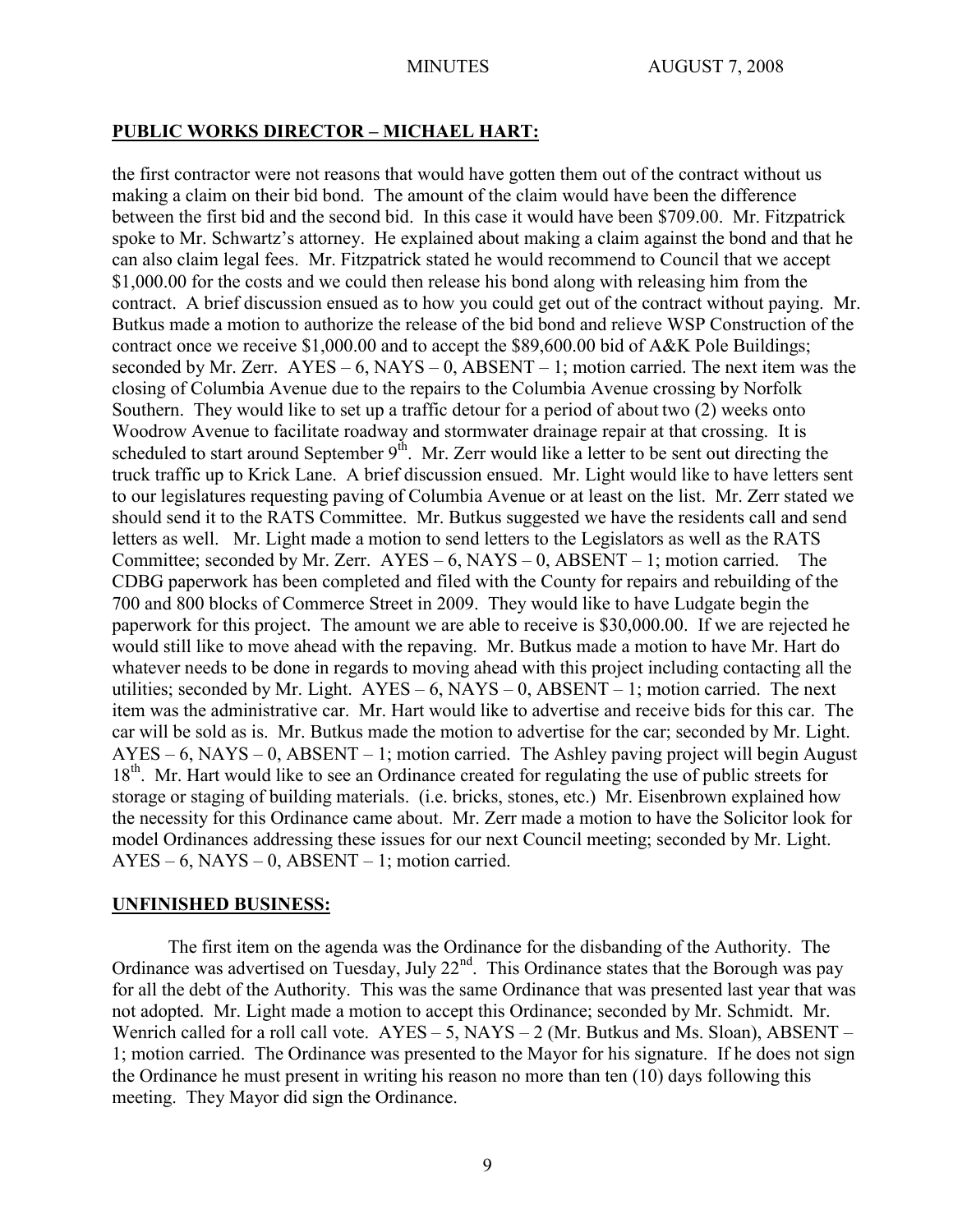## **UNFINISHED BUSINESS (cont'd):**

The flu clinic is Wednesday, October  $15<sup>th</sup>$  from 11 a.m. to 3 p.m. here at the Borough Hall.

Bulk trash day is also Wednesday, October  $15<sup>th</sup>$  as well.

Mr. Fitzpatrick has prepared the Ordinance adopting the official map. This is a map that the Borough prepared showing the projections of the Borough. It was requested that the map be amended to show the roads that Ludgate requested. This would amend our existing map. It was advertised twice. Ms. Sloan questioned if adopting it, gave it anymore weight. Mr. Fitzpatrick stated it gives people notice of the proposed changes and that they can't develop in that area. We are not bond to this document. We are not adopting these streets. Mrs. Shade believes that you must update this periodically. Mr. Zerr made a motion to adopt the official map; seconded by Mr. Schmidt. AYES  $6$ , NAYS  $-0$ , ABSENT  $-1$ ; motion carried.

## **NEW BUSINESS:**

The Friends of the Library would like to rent the basement of the Borough Hall for a book sale on October 16, 17, 18<sup>th</sup>. Mr. Hart wanted Mrs. Shade to inform Council that they did not clean up immediately after their book sale. Some boxes got wet, etc. He would like to see a time limit put on them to get the building cleaned up. Mr. Schmidt explained what had happed last time. Mr. Schmidt made the motion to allow the book sale with the stipulation that they must have the basement cleaned up within three (3) days; seconded by Mr. Light.  $AYES - 6$ ,  $NAYS - 0$ ; motion carried.

Mr. Schmidt stated the Borough Hall will be closed on November 4<sup>th</sup>. This building has become the second polling place in the Borough. South Hull Street is the boundary line. Mr. Schmidt stated there will be no bake sale. A brief discussion ensued on this issue.

Mr. Zerr made a motion to obtain RFP's for a forensic audit of the Municipal Authority; seconded by Ms. Sloan.  $AYES - 6$ ,  $NAYS - 0$ ,  $ABSENT - 1$ ; motion carried.

Mr. Fitzpatrick was approached by the VFW following up on the Memorial. They approached Mr. Fitzpatrick about preparing the agreement with regards to moving the Memorials to Memorial Park if need be. This was discussed some time ago. Mr. Zerr made the motion to allow Mr. Fitzpatrick to prepare the agreements to move the Memorials if need be; seconded by Mr. Butkus.  $AYES - 6$ ,  $NAYS - 0$ ,  $ABSENT - 1$ ; motion carried.

Mr. Fitzpatrick has received a letter from Liz McGovern, a Solicitor for Lower Heidelberg, requesting the Borough to bill Lower Heidelberg's customers directly. They would pay us. Their opinion is that they are incurring more expense by doing it themselves then if they would have the Borough do it. We have the software. They get the information from us anyway. Mr. Butkus made a motion to have the admin and the sewer look into this regarding the costs and those types of things; seconded by Mr. Schmidt.  $AYES - 6$ ,  $NAYS - 0$ ,  $ABSENT - 1$ ; motion carried.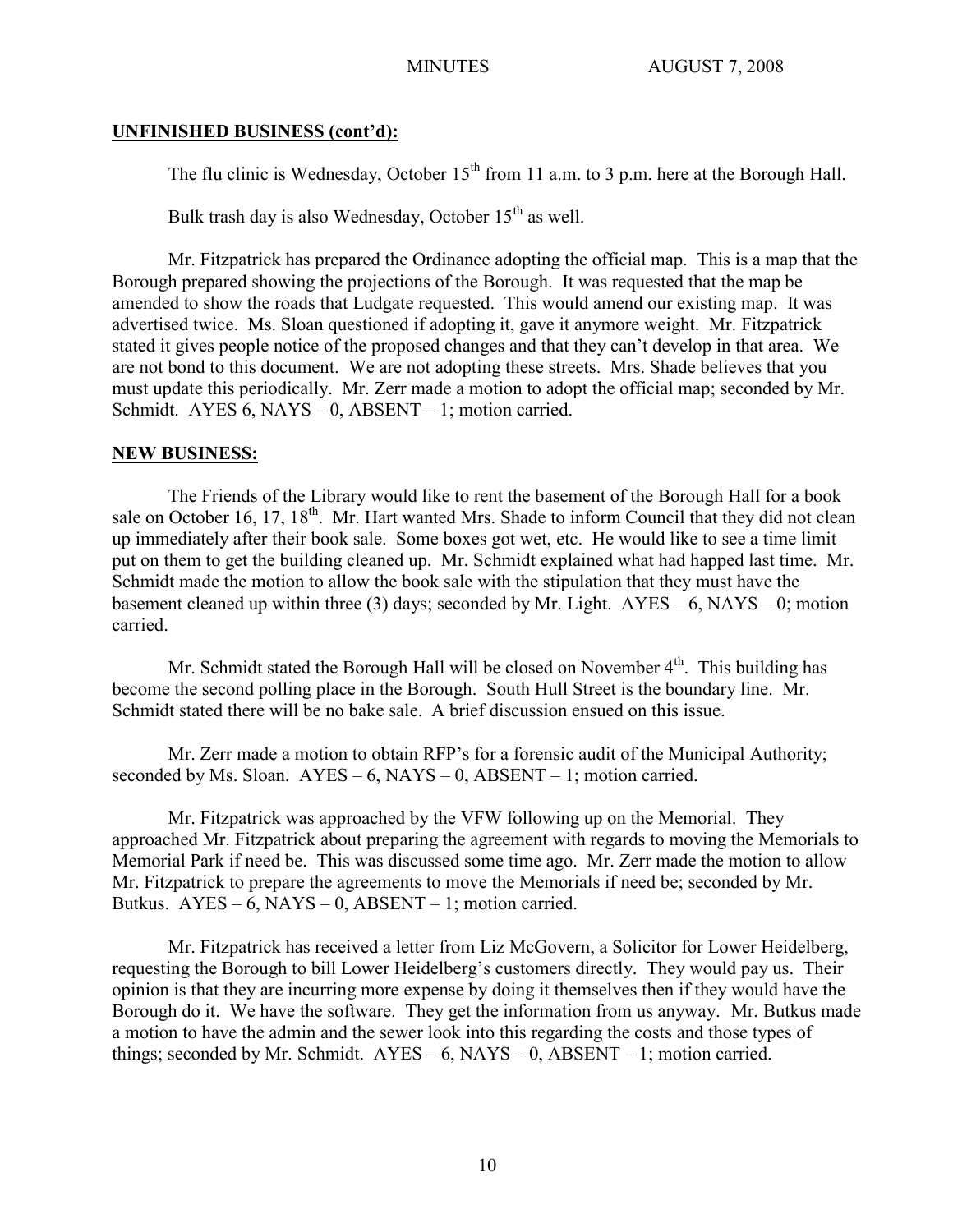## **NEW BUSINESS (cont'd):**

Mr. Fitzpatrick stated we received a letter from Alcon in regards to a piece of real estate. There was a piece of land that is used for emergency access. They would like to purchase this piece of property. Mr. Zerr has some concerns over this matter. It was decided that Mr. Zerr and Mr. Schmidt should meet with Mr. Peter Bludizus of Alcon and come back with the findings.

# **PUBLIC COMMENT:**

No public comment.

## **TREASURER'S REPORT:**

| General Account                 |                         |              |
|---------------------------------|-------------------------|--------------|
| Opening Balance – June 31, 2008 |                         | \$82,358.27  |
| <b>PLGIT</b>                    |                         | 8,935.32     |
| Invest                          | Recreation              | 48,752.37    |
|                                 | General Invest          | 401,937.08   |
|                                 | To be Paid              | 48,727.31    |
|                                 | <b>Total Acct Funds</b> | \$493,255.73 |
| Sewer Account                   |                         |              |
| Opening Balance - July 31, 2008 |                         | \$71,902.38  |
| <b>PLGIT</b>                    |                         | 60,167.86    |
| Invest                          | <b>Sewer Revenue</b>    | 441,051.43   |
|                                 | To be Paid              | 6,120.40     |
|                                 | <b>Total Acct Funds</b> | \$567,001.27 |

Mr. Light made a motion to accept the Treasurer's Report; seconded by Ms Sloan.  $AYES - 6$ ,  $NAYS - 0$ ,  $ABSENT - 1$ ; motion carried.

## **EXECUTIVE SESSION:**

An executive session was held at 9:35 p.m. for litigation purposes.

## **RECONVENE:**

Council reconvened at 9:50 p.m. No action was taken.

## **SPRING TOWNSHIP:**

Mr. Wenrich requested that the sewer committee meet with Spring. Ms. Sloan feels that perhaps going in with Spring might not be such a bad idea. Mr. Schlott explained what needs to be thought about when looking into the upgrade. Mr. Wenrich wanted it to be known he didn't want to sell his soul to Spring Township to which Ms. Sloan agreed. Mr. Schmidt stated however there was a "but" to this. He doesn't want to spend \$5,000,000.00 of his resident's money when he might only need to spend \$2,000,000.00. Mr. Wenrich agreed. Ms. Sloan stated maybe we could work together and come up with a win/win situation. A discussion ensued. Mr. Schmidt stated we need